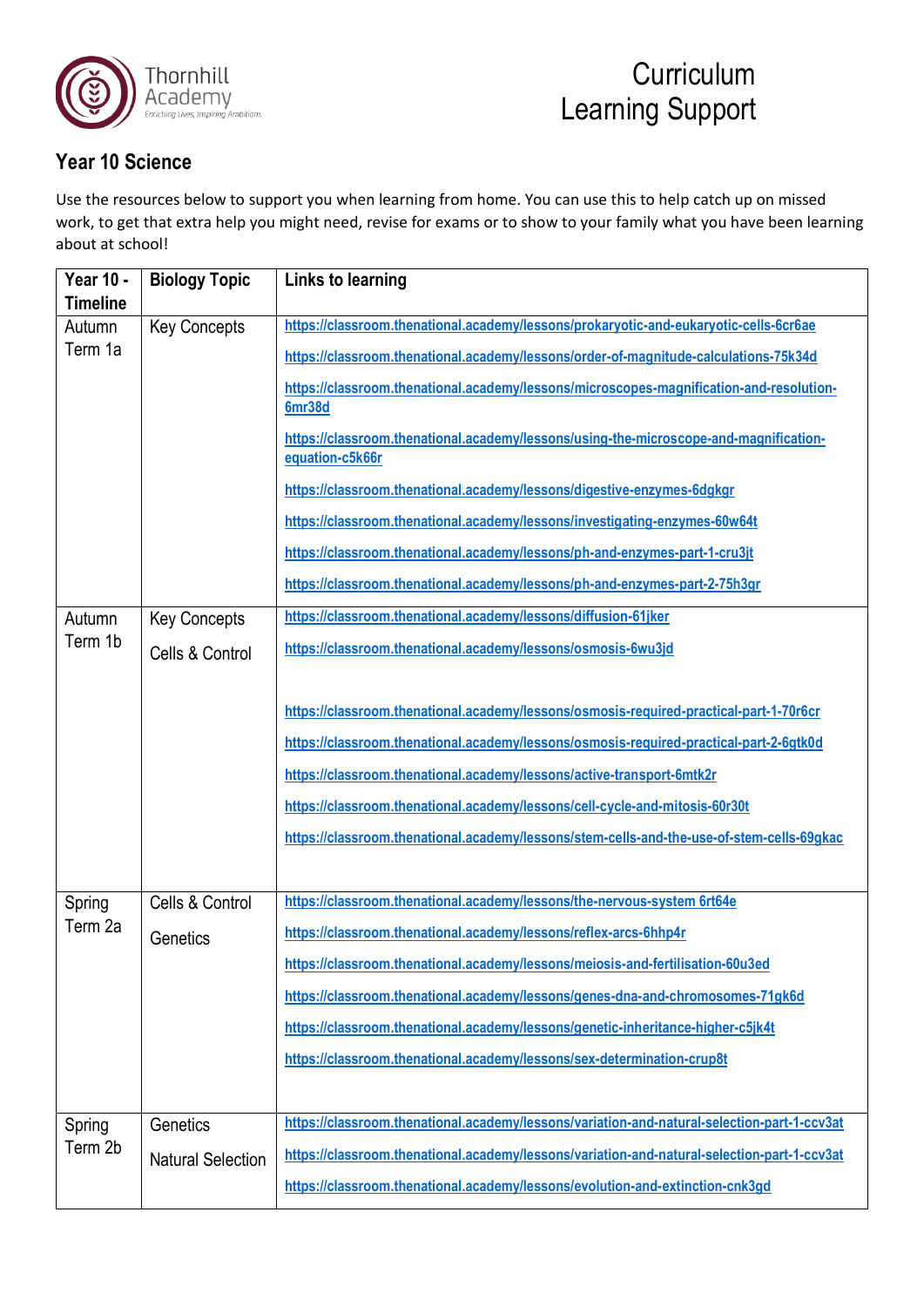

### **Curriculum** Learning Support

|         |                          | https://classroom.thenational.academy/lessons/evolution-and-extinction-cnk3gd    |
|---------|--------------------------|----------------------------------------------------------------------------------|
|         |                          | https://classroom.thenational.academy/lessons/genetic-engineering-part-1-64v3gt  |
| Summer  | <b>Natural Selection</b> | https://classroom.thenational.academy/lessons/genetic-engineering-part-2-cngkgd  |
| Term 3a | Health & Disease         | https://classroom.thenational.academy/lessons/classification-ccup2c              |
|         |                          | https://classroom.thenational.academy/lessons/infectious-disease-6wu3ce          |
|         |                          | https://classroom.thenational.academy/lessons/viral-and-bacterial-disease-68v3at |
| Summer  | Health & Disease         | https://classroom.thenational.academy/lessons/non-communicable-disease-75jk6r    |
| Term 3b |                          | https://classroom.thenational.academy/lessons/immunity-cnk3ad                    |
|         |                          | https://classroom.thenational.academy/lessons/heart-disease-61k68d               |
|         |                          | https://classroom.thenational.academy/lessons/vaccines-70u6cc                    |
|         |                          | https://classroom.thenational.academy/lessons/antibiotics-6gv62c                 |

| <b>Year 10 -</b> | <b>Chemistry Topic</b>                          | Links to learning                                                                                      |
|------------------|-------------------------------------------------|--------------------------------------------------------------------------------------------------------|
| <b>Timeline</b>  |                                                 |                                                                                                        |
| Autumn           | States of matter &                              | https://classroom.thenational.academy/lessons/solids-liquids-and-gases-cmr36d                          |
| Term 1a          | mixtures, atomic<br>structure                   | https://classroom.thenational.academy/lessons/atoms-elements-and-compounds-6cv3ge                      |
|                  |                                                 | https://classroom.thenational.academy/lessons/mixtures-filtration-and-crystallisation-60u38e           |
|                  |                                                 | https://classroom.thenational.academy/lessons/separation-by-distillation-75jk2r                        |
|                  |                                                 | https://classroom.thenational.academy/lessons/separation-by-chromatography-69j3jr                      |
|                  |                                                 | https://classroom.thenational.academy/lessons/atomic-structure-6crk8d                                  |
|                  |                                                 | https://classroom.thenational.academy/lessons/development-of-the-atomic-model-6crp2t                   |
|                  |                                                 | https://classroom.thenational.academy/lessons/isotopes-ccwp4c                                          |
|                  |                                                 | https://classroom.thenational.academy/lessons/electron-configuration-and-the-periodic-table-<br>61jp4c |
|                  |                                                 | https://classroom.thenational.academy/lessons/periodic-table-development-6cwp8t                        |
|                  |                                                 | https://classroom.thenational.academy/lessons/water-safe-to-drink-60r3gc                               |
| Autumn           | Bonding, chemical<br>changes<br>(acids/alkalis) | https://classroom.thenational.academy/lessons/ionic-bonding-introduction-70wk4c                        |
| Term 1b          |                                                 | https://classroom.thenational.academy/lessons/further-ionic-bonding-6cu32c                             |
|                  |                                                 | https://classroom.thenational.academy/lessons/properties-of-ionic-compounds-6hj66c                     |
|                  |                                                 | https://classroom.thenational.academy/lessons/covalent-bonding-65hpcc                                  |
|                  |                                                 | https://classroom.thenational.academy/lessons/simple-covalent-molecules-70v66e                         |
|                  |                                                 | https://classroom.thenational.academy/lessons/the-giant-covalent-structures-c5h3cc                     |
|                  |                                                 | https://classroom.thenational.academy/lessons/giant-covalent-structures-graphene-68rp6e                |
|                  |                                                 | https://classroom.thenational.academy/lessons/metallic-bonding-cdjk0e                                  |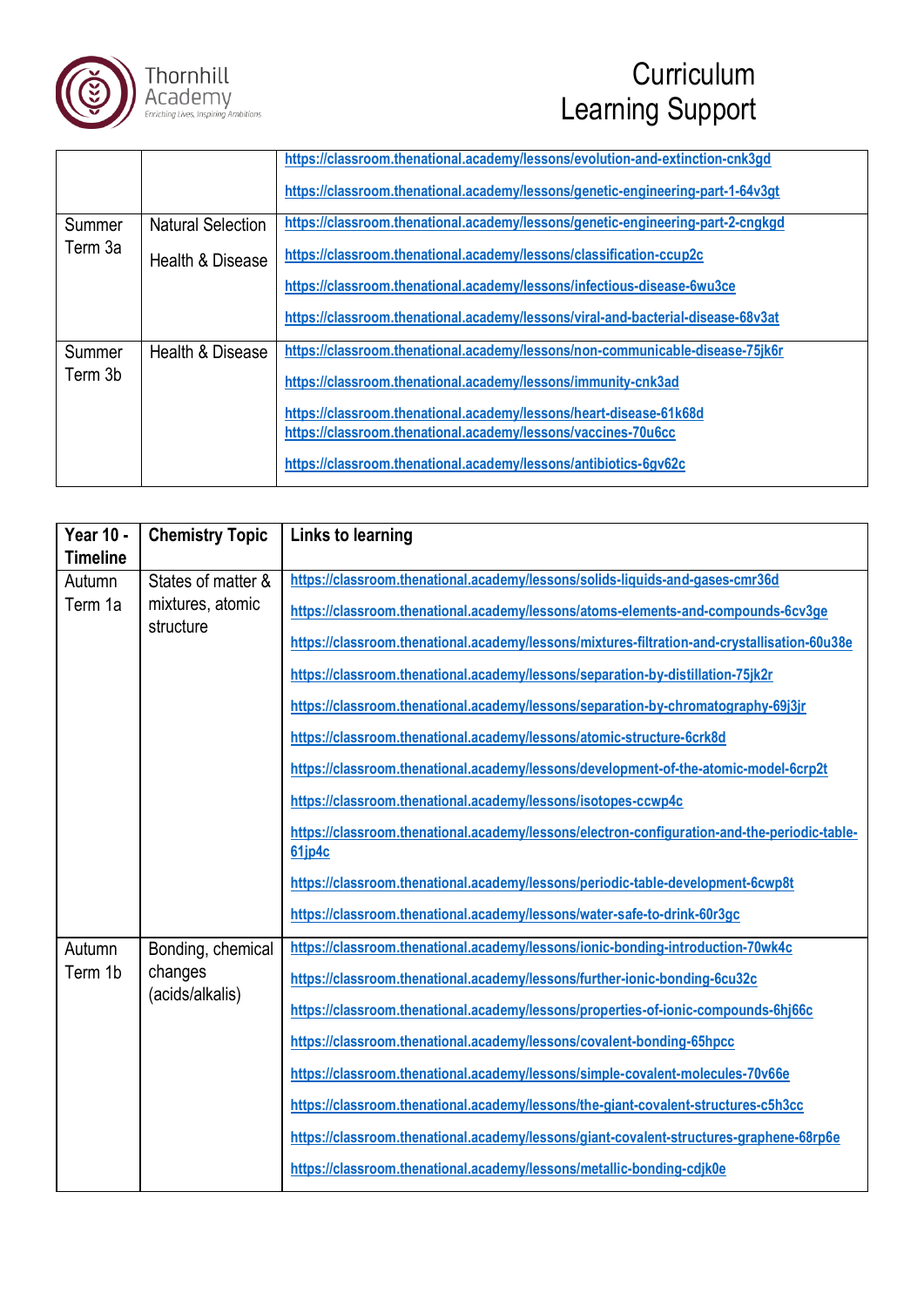



### **Curriculum** Learning Support

| Spring  | Chemical                  | https://classroom.thenational.academy/lessons/acid-base-reactions-cgt66t                                     |
|---------|---------------------------|--------------------------------------------------------------------------------------------------------------|
| Term 2a | changes, key<br>concept   | https://classroom.thenational.academy/lessons/observations-from-acid-base-reactions-<br>68w36d               |
|         | calculations              | https://classroom.thenational.academy/lessons/making-salts-crw68c                                            |
|         |                           | https://classroom.thenational.academy/lessons/acids-alkalis-and-the-ph-scale-chj38c                          |
|         |                           | https://classroom.thenational.academy/lessons/relative-formula-mass-ft-only-64r3cc                           |
|         |                           | https://classroom.thenational.academy/lessons/balancing-equations-using-moles-ht-only-<br><b>6gwkar</b>      |
|         |                           | https://classroom.thenational.academy/lessons/reacting-masses-ht-only-69jk4d                                 |
|         |                           | https://classroom.thenational.academy/lessons/concentration-6rr6cc                                           |
| Spring  | Chemical                  | https://classroom.thenational.academy/lessons/electrolysis-of-molten-compounds-cgw66t                        |
| Term 2b | changes<br>(electrolysis) | https://classroom.thenational.academy/lessons/extraction-of-aluminium-68w38r                                 |
|         |                           | https://classroom.thenational.academy/lessons/electrolysis-of-solutions-cmv3ge                               |
|         |                           | https://classroom.thenational.academy/lessons/electrolysis-review-c4w38r                                     |
| Summer  | Extraction metals.        | https://classroom.thenational.academy/lessons/investigating-the-reactivity-of-metals-cmu32e                  |
| Term 3a | equilibrium               | https://classroom.thenational.academy/lessons/displacement-reactions-of-metals-c5hk6r                        |
|         |                           | https://classroom.thenational.academy/lessons/life-cycle-assessments-6dhkae                                  |
|         |                           | https://classroom.thenational.academy/lessons/the-importance-of-recycling-75gk2t                             |
| Summer  | Extraction metals,        | https://classroom.thenational.academy/lessons/reversible-reactions-70r3gd                                    |
| Term 3b | equilibrium               | https://classroom.thenational.academy/lessons/le-chateliers-principle-effect-of-changing-                    |
|         |                           | concentration-and-temperature-6cv68t                                                                         |
|         |                           | https://classroom.thenational.academy/lessons/le-chateliers-principle-effect-of-changing-<br>pressure-70rkat |
|         |                           | https://classroom.thenational.academy/lessons/le-chateliers-principle-uses-in-industry-<br>60w3gd            |
|         |                           |                                                                                                              |

| <b>Year 10 -</b> | <b>Physics Topic</b> | Links to learning                                                            |
|------------------|----------------------|------------------------------------------------------------------------------|
| <b>Timeline</b>  |                      |                                                                              |
| Autumn           | Forces and motion    | https://classroom.thenational.academy/lessons/speed-c5jp4t                   |
| Term 1a          |                      | https://classroom.thenational.academy/lessons/distance-time-graphs-68rp8c    |
|                  |                      | https://classroom.thenational.academy/lessons/acceleration-60r3ar            |
|                  |                      | https://classroom.thenational.academy/lessons/velocity-time-graphs-6wr3gr    |
|                  |                      | https://classroom.thenational.academy/lessons/terminal-velocity-75hkec       |
|                  |                      | https://classroom.thenational.academy/lessons/acceleration-rpa-part-1-6xhp2c |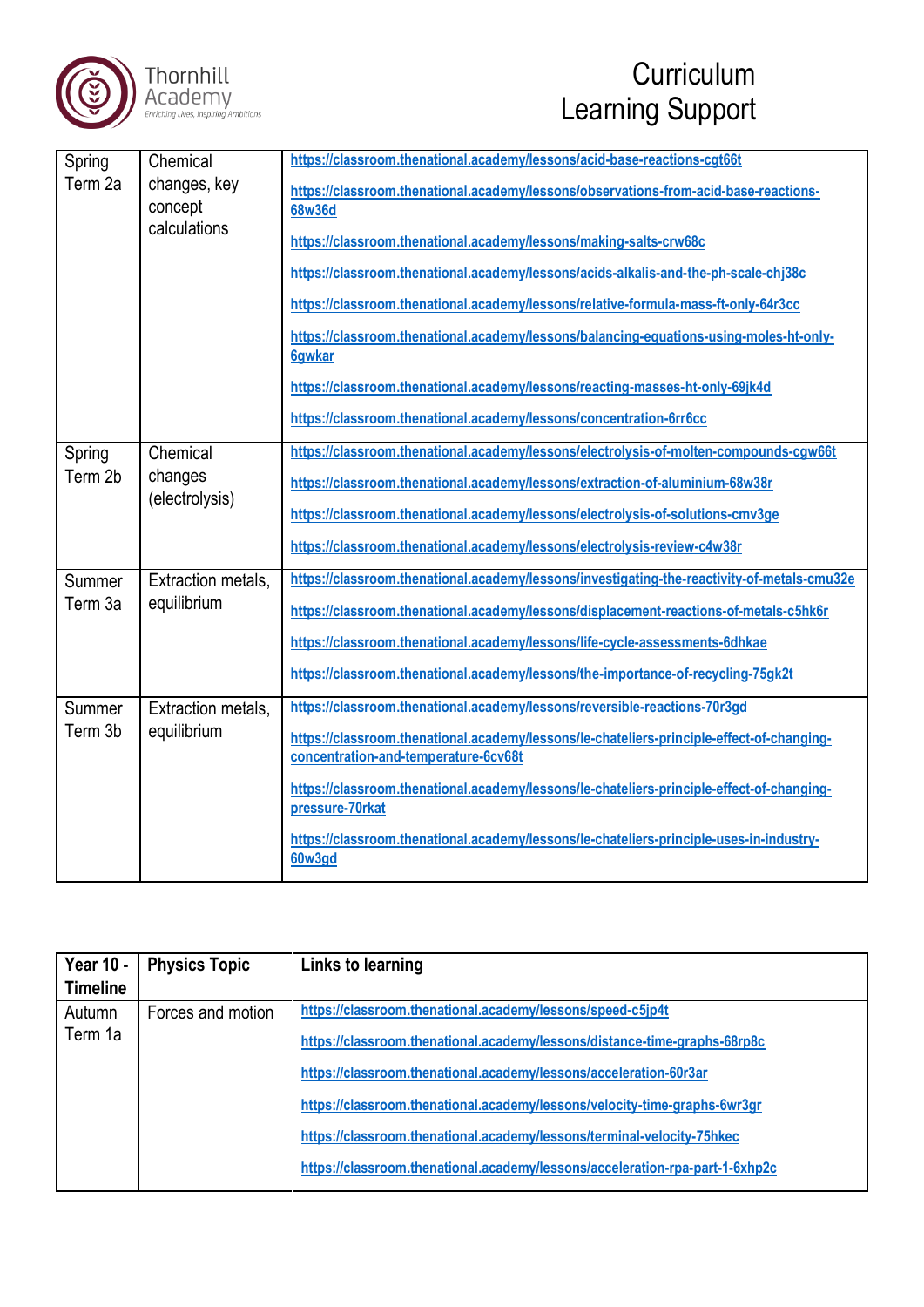

# Learning Support

**Curriculum** 

|         |                           | https://classroom.thenational.academy/lessons/acceleration-rpa-part-2-c4v3gr                               |
|---------|---------------------------|------------------------------------------------------------------------------------------------------------|
|         |                           | https://classroom.thenational.academy/lessons/stopping-distance-6wvk4c                                     |
|         |                           | https://classroom.thenational.academy/lessons/newtons-laws-c9k3at                                          |
|         |                           | https://classroom.thenational.academy/lessons/momentum-64r6ad                                              |
|         |                           | https://classroom.thenational.academy/lessons/collisions-and-car-safety-crwkce                             |
| Autumn  | Forces and motion         | https://classroom.thenational.academy/lessons/moments-and-levers-cmrk4r                                    |
| Term 1b | Conservation of<br>energy | https://classroom.thenational.academy/lessons/moments-and-gears-c8vp8t                                     |
|         |                           | https://classroom.thenational.academy/lessons/energy-transfers-64upac                                      |
|         |                           | https://classroom.thenational.academy/lessons/the-kinetic-energy-store-6thpad                              |
|         |                           | https://classroom.thenational.academy/lessons/the-gravitational-potential-store-crr6ar                     |
|         |                           | https://classroom.thenational.academy/lessons/conservation-of-energy-71gk6c                                |
|         |                           | https://classroom.thenational.academy/lessons/the-elastic-potential-store-70u62t                           |
|         |                           | https://classroom.thenational.academy/lessons/efficiency-and-reducing-unwanted-energy-<br>transfers-61jker |
|         |                           | https://classroom.thenational.academy/lessons/non-renewable-energy-resources-6rupcd                        |
|         |                           | https://classroom.thenational.academy/lessons/renewable-energy-resources-ccu6cr                            |
| Spring  | Waves                     | https://classroom.thenational.academy/lessons/wave-properties-60vk0d                                       |
| Term 2a |                           | https://classroom.thenational.academy/lessons/calculations-with-waves-6xh66e                               |
|         |                           | https://classroom.thenational.academy/lessons/measuring-the-speed-of-waves-in-water-<br>69k3jd             |
|         |                           | https://classroom.thenational.academy/lessons/measuring-the-speed-of-waves-in-solids-<br>c9gk6t            |
|         |                           | https://classroom.thenational.academy/lessons/measuring-the-speed-of-waves-in-solids-<br>c9gk6t            |
|         |                           | https://classroom.thenational.academy/lessons/sound-64u3gt                                                 |
|         |                           | https://classroom.thenational.academy/lessons/ultrasound-and-seismic-waves-ccrkge                          |
|         |                           |                                                                                                            |
| Spring  | Light and the             | https://classroom.thenational.academy/lessons/electromagnetic-spectrum-part-1-6dk62r                       |
| Term 2b | electromagnetic           | https://classroom.thenational.academy/lessons/electromagnetic-spectrum-part-2-c9h3cr                       |
|         | spectrum                  | https://classroom.thenational.academy/lessons/infrared-60u3cd                                              |
|         |                           | https://classroom.thenational.academy/lessons/reflection-60v3ad                                            |
|         |                           | https://classroom.thenational.academy/lessons/refraction-cmr64c                                            |
|         |                           |                                                                                                            |
|         |                           | https://classroom.thenational.academy/lessons/lenses-70r6cd                                                |